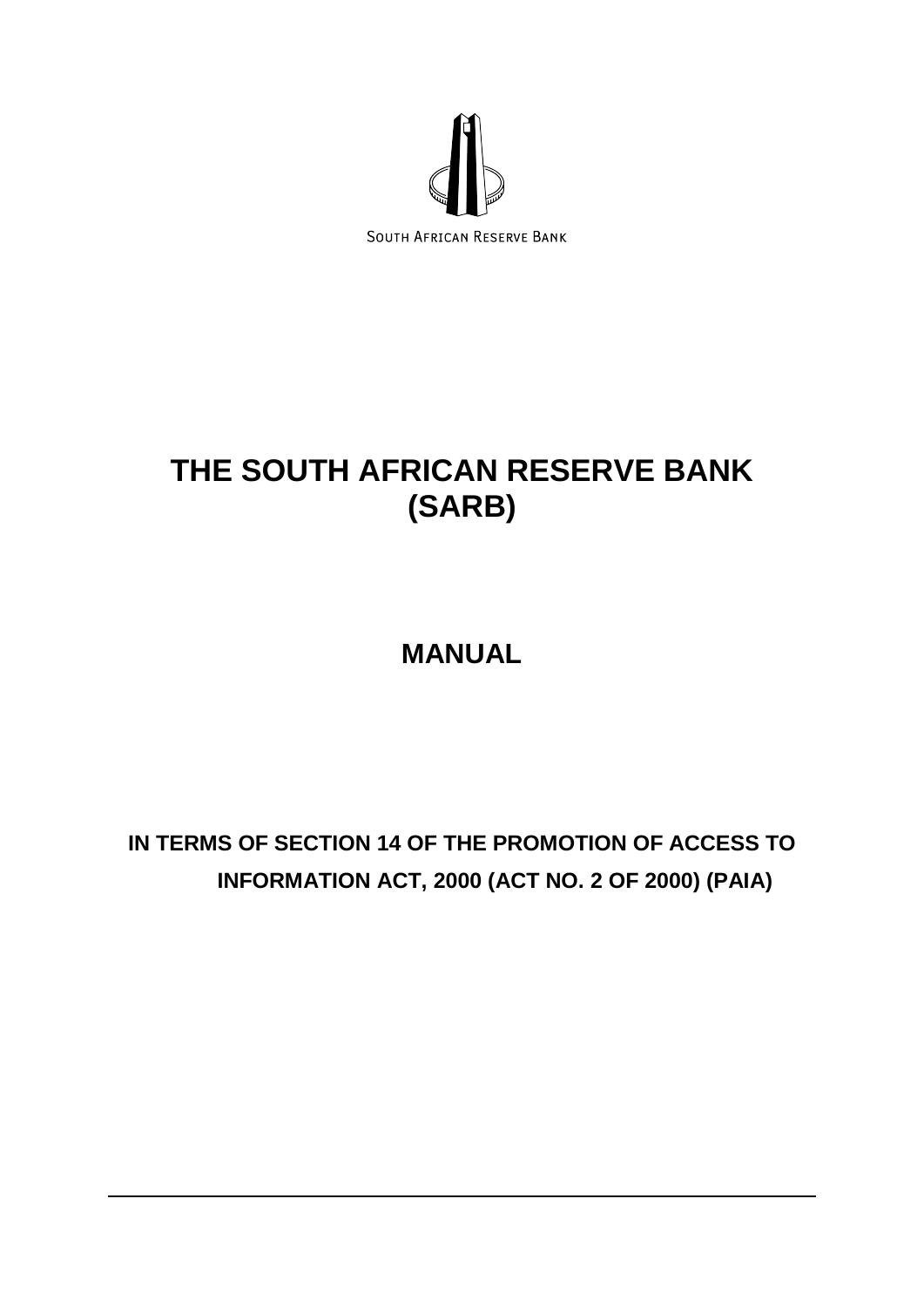## **CONTENTS**

|    | CHAPTER 4: PROCEDURES FOR REQUESTING ACCESS TO A RECORD OF |  |
|----|------------------------------------------------------------|--|
|    | CHAPTER 7: SERVICES AVAILABLE TO MEMBERS OF THE PUBLIC 13  |  |
|    |                                                            |  |
|    |                                                            |  |
|    |                                                            |  |
|    |                                                            |  |
|    |                                                            |  |
|    |                                                            |  |
|    | ANNEXURE B OF GOVERNMENT NOTICE R.187 PUBLISHED IN  18     |  |
| A. |                                                            |  |
| B. |                                                            |  |
| C. |                                                            |  |
| D. |                                                            |  |
| Е. |                                                            |  |
| F. |                                                            |  |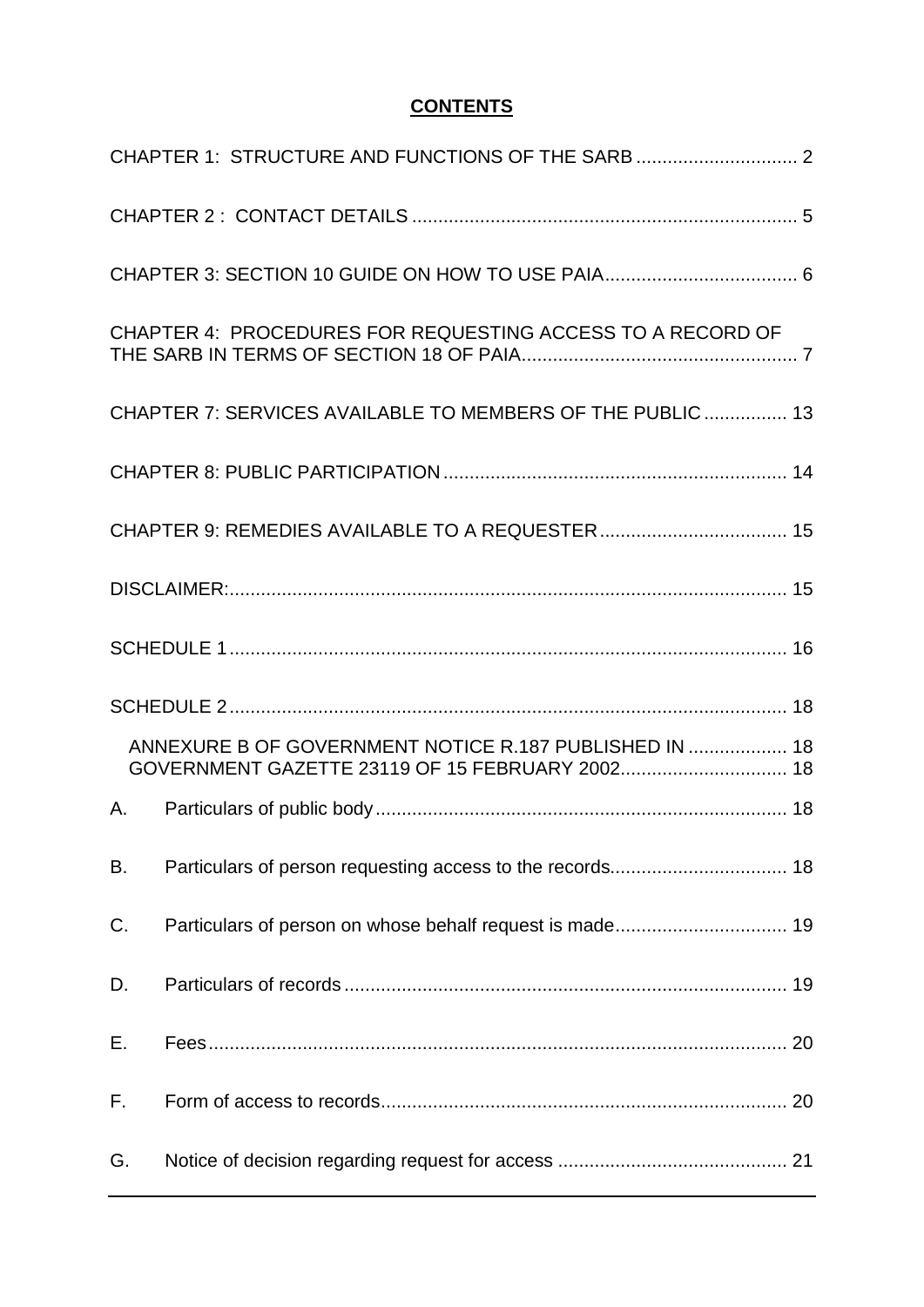## **CHAPTER 1: STRUCTURE AND FUNCTIONS OF THE SARB**

#### <span id="page-2-0"></span>**1.1 MANDATE**

The SARB is the central bank of the Republic of South Africa, originally established under the Currency and Banking Act, 1920 (Act No. 31 of 1920). It now performs its functions in terms of the Constitution of the Republic of South Africa, 1996 and the South African Reserve Bank Act, 1989 (Act No. 90 of 1989 – SARB Act). The regulations promulgated under the SARB Act provide the enabling framework for the SARB's operations. The primary object of the SARB is to protect the value of the currency in the interest of balanced and sustainable economic growth in the Republic. In addition to its primary objective it has the task of promoting and enhancing financial stability.

#### **1.2 STRUCTURE**

#### **1.2.1 Board and Governors**

- 1.2.1.1 The SARB Act provides for a Board of 15 Directors. Among them are the Governor and three Deputy Governors of the SARB, who are appointed by the President of the Republic for a term of five years each. Four other directors are appointed by the President for a term of three years.
- 1.2.1.2 The remaining seven directors, of whom one represents agriculture, one labour, one mining, two industry and two commerce or finance, are elected by the shareholders of the SARB for a period of three years. The Governor and Deputy Governors manage the daily affairs of the SARB. The Board on the other hand is responsible for corporate governance and plays a supervisory role in terms of the SARB Act.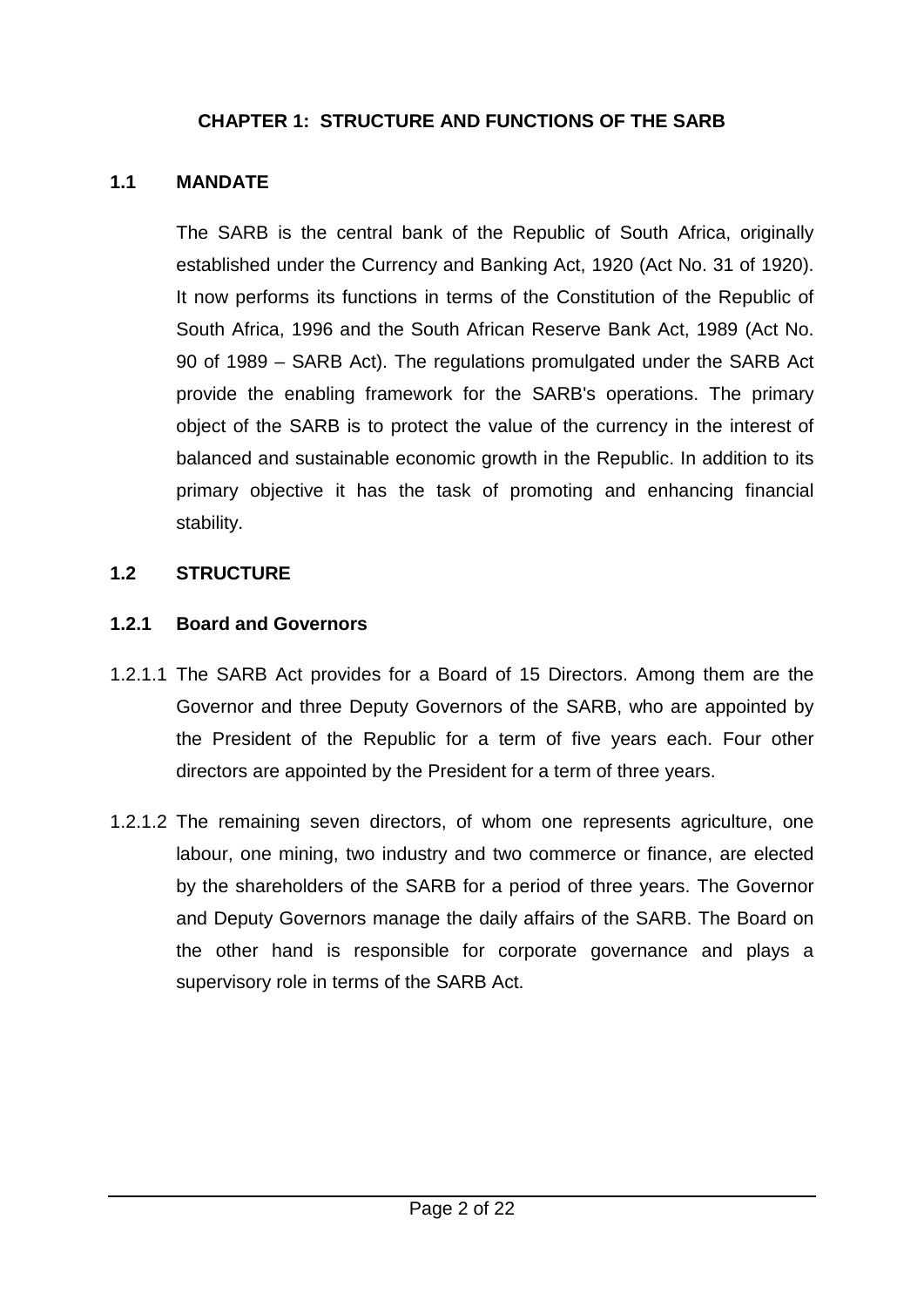## **1.2.2 The SARB Group**

- 1.2.2.1 The SARB Group includes the following:
- 1.2.2.1.1 The South African Bank Note Company (RF) (Pty) Ltd;
- 1.2.2.1.2 The South African Mint Company (RF) (Pty) Ltd; and
- 1.2.2.1.3 The Corporation for Public Deposits, established in terms of Section 2 of the Corporation for Public Deposits Act, 1984 (Act No 46 of 1984)

## **1.2.3 Organisational Structure of the SARB**

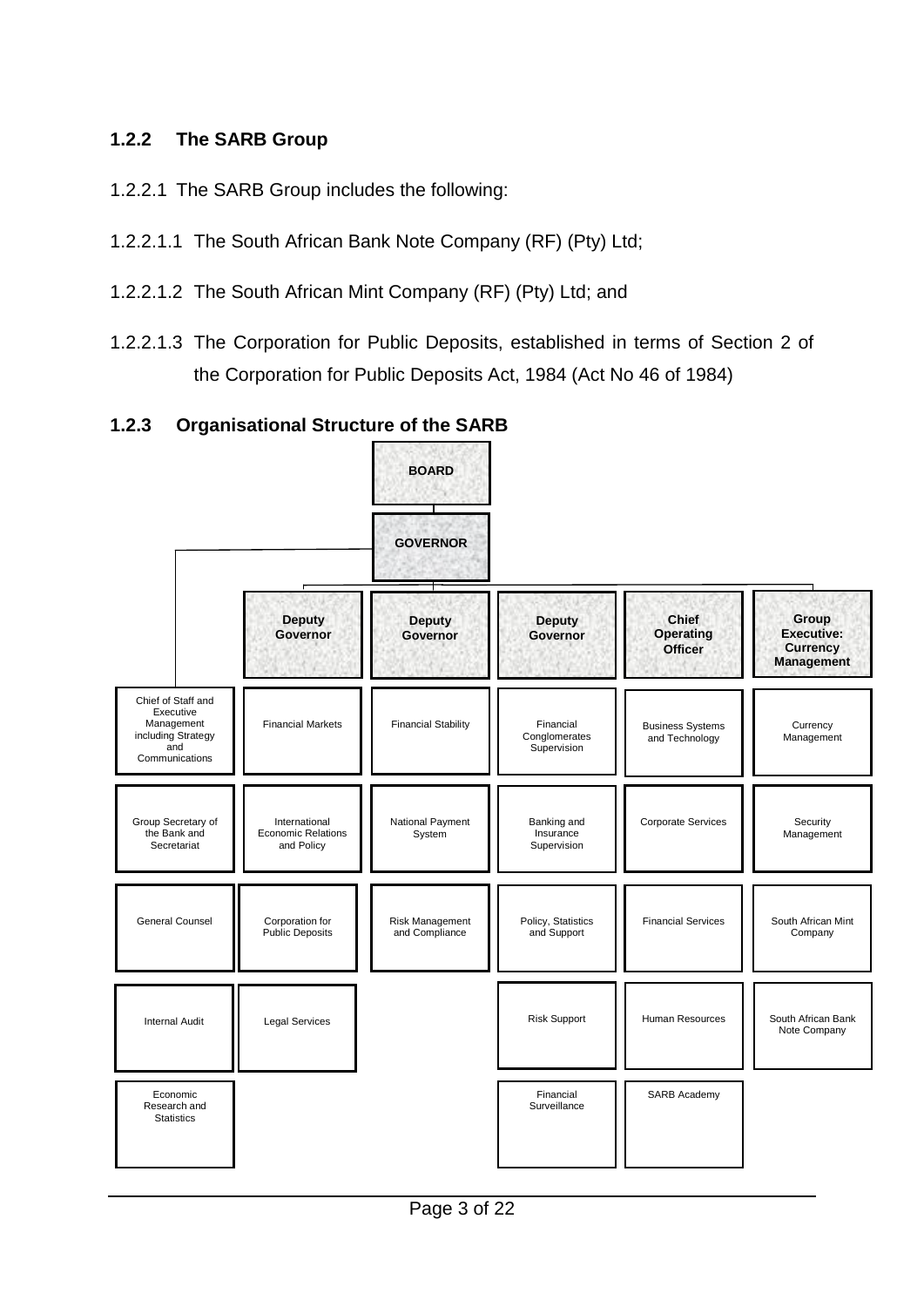## **1.3 FUNCTIONS OF THE SARB**

- 1.3.1 The SARB, in the pursuance of its objective, the realisation of its philosophy and the fulfilment of its responsibilities, assumes responsibility for:
- 1.3.1.1 Formulating monetary policy in such a way that the primary objective of the SARB will be achieved in the interest of South Africa;
- 1.3.1.2 Ensuring that the South African money, banking and financial system as a whole is sound;
- 1.3.1.3 Assisting the South African Government, as well as other members of the economic community of Southern Africa, in the formulation and implementation of macro-economic policy; and
- 1.3.1.4 Informing the South African community and all interested stakeholders abroad about monetary policy specifically, and the South African economic situation in general.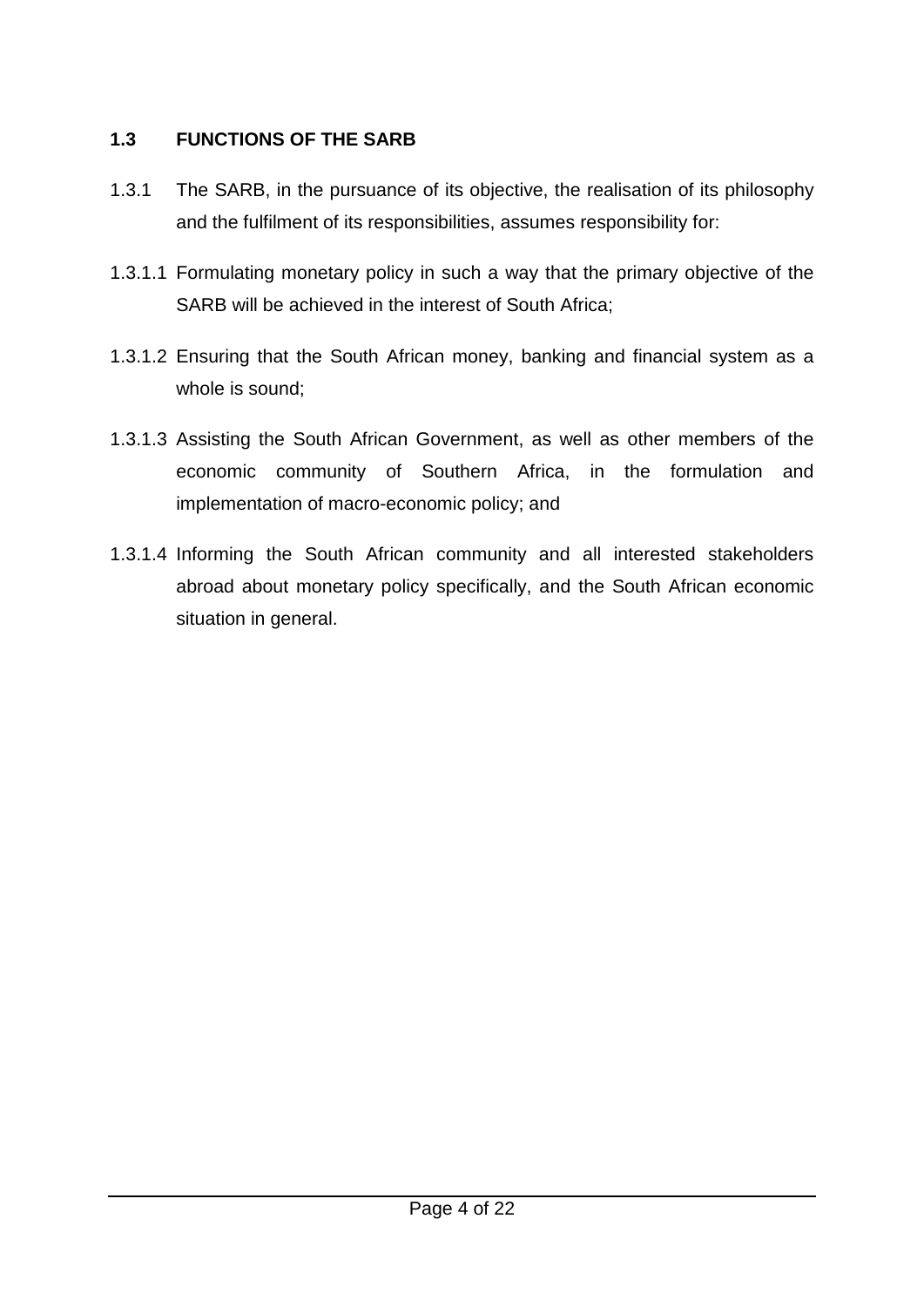## **CHAPTER 2 : CONTACT DETAILS**

### <span id="page-5-0"></span>2.1 **INFORMATION OFFICER**

The Governor of the SARB is, in terms of PAIA, the Information Officer of the SARB. The Governor, however, delegated the powers and duties conferred and imposed on him in terms of section 17(3) of PAIA to the General Counsel of the SARB, who can be contacted as follows:

### 2.1.1 **Physical address**

370 Helen Joseph (formerly Church) Street Pretoria 0001

## 2.1.2 **Postal address**

P O Box 427 Pretoria 0001 Tel.: +27 12 313 3596 Fax: +27 12 313 4090

### 2.1.3 **E-mail address**

[accesstoinformation@resbank.co.za](mailto:accesstoinformation@resbank.co.za)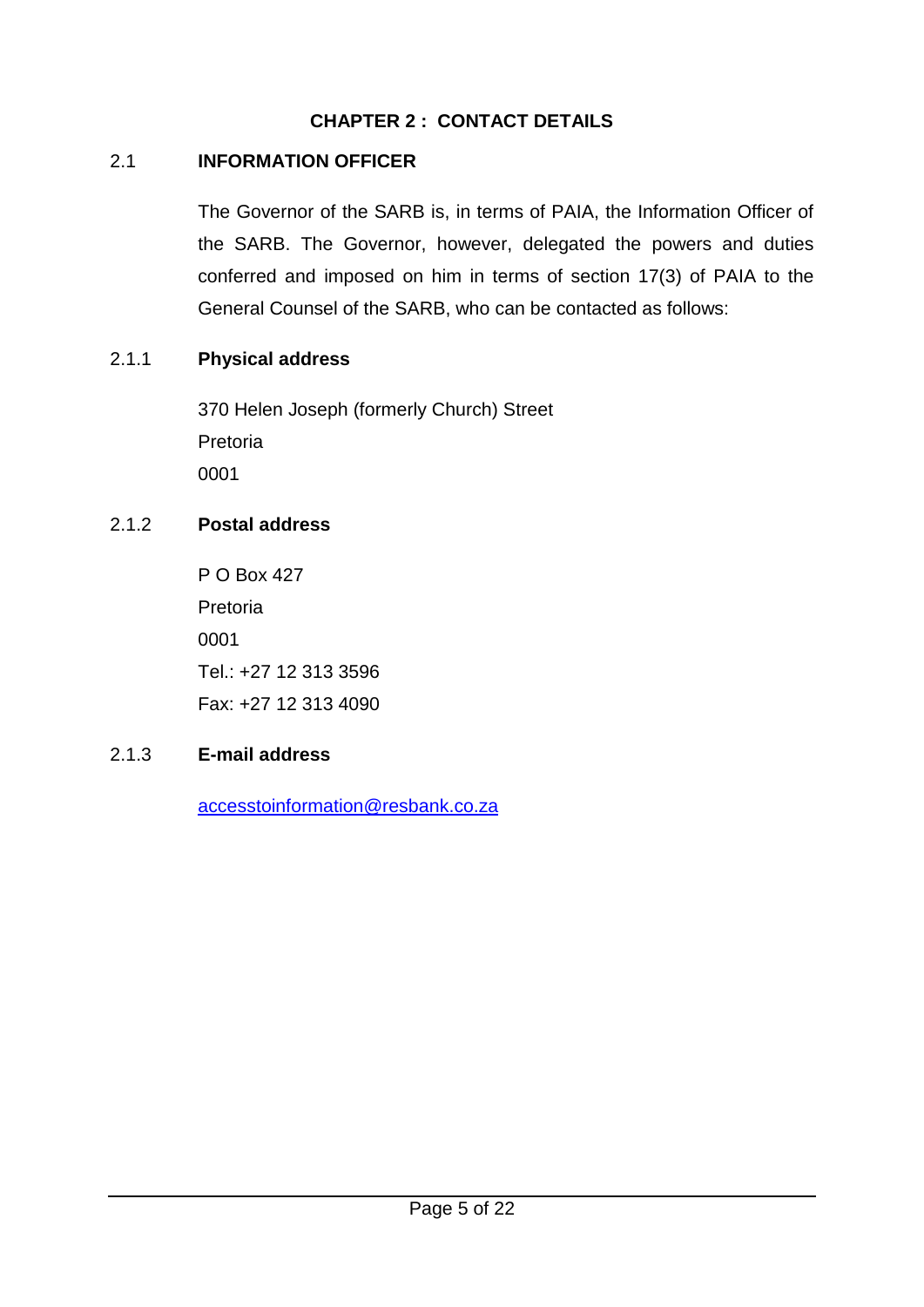## **CHAPTER 3: SECTION 10 GUIDE ON HOW TO USE PAIA**

- <span id="page-6-0"></span>3.1 In terms of section 10 of PAIA, the SAHRC compiled a guide on how to use PAIA to access information held by public and private bodies and provides the contact details of the information officers in National, Provincial and Local Government.
- 3.2 The guide is available on the SAHRC's website at [www.sahrc.or.za.](http://www.sahrc.or.za/) Members of the public can inspect or make copies of the guide from the Head Office of SAHRC at Braampark Forum 3, 33 Hoofd Street, Braamfontein, Johannesburg and any Provincial Office of the Commission.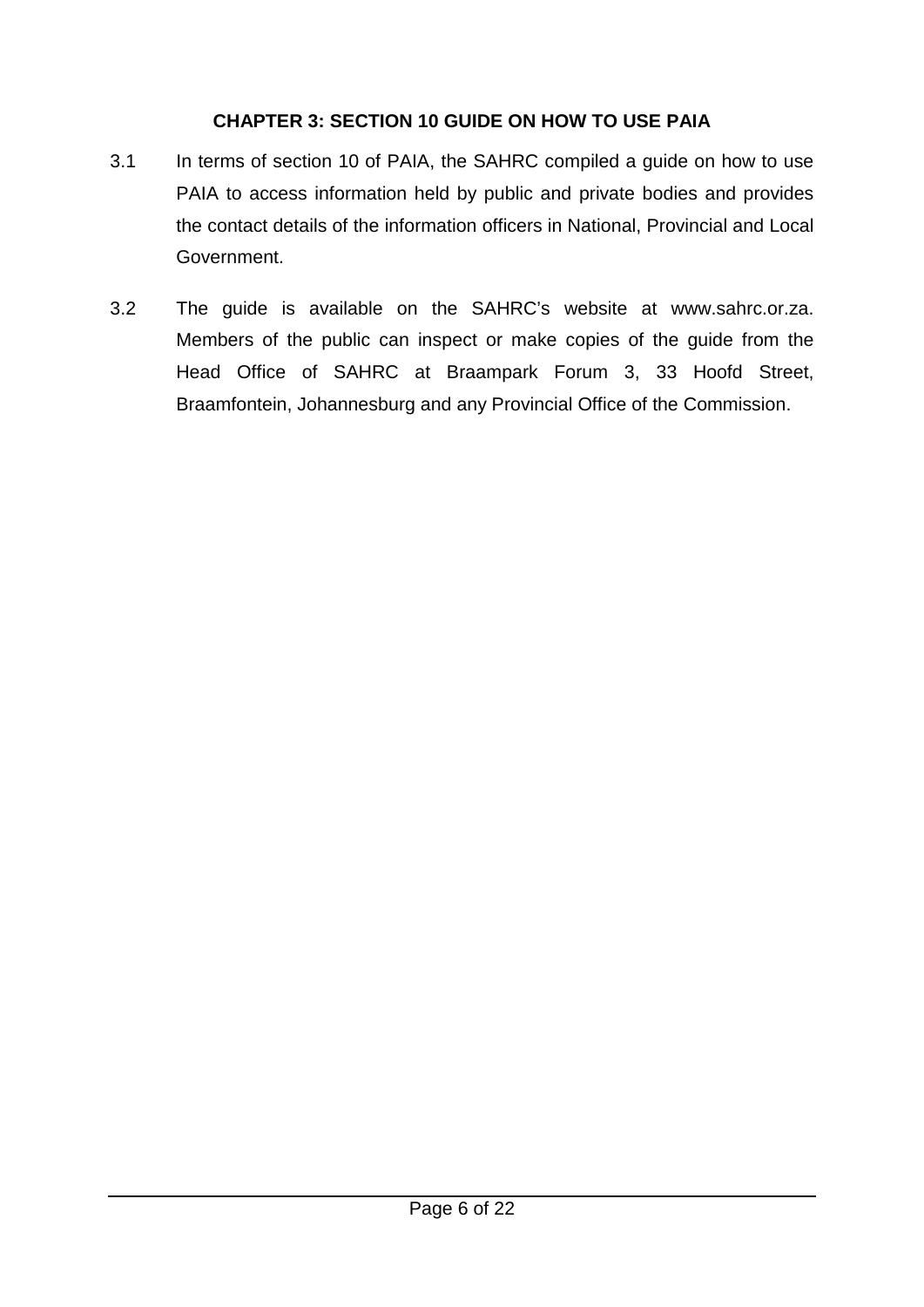#### <span id="page-7-0"></span>**CHAPTER 4: PROCEDURES FOR REQUESTING ACCESS TO A RECORD OF THE SARB IN TERMS OF SECTION 18 OF PAIA**

- 4.1 A person (Requester) wishing to request access to a record of the SARB can do so by –
- 4.1.1 completing the prescribed Form A (request form), which form can be obtained from the following sources:
- 4.1.1.1 SARB Information Officer (See Chapter 2 above);
- 4.1.1.2 the SAHRC website, [www.sahrc.org.za;](http://www.sahrc.org.za/) or
- 4.1.1.3 the Department of Justice and Constitutional Development website, [www.doj.gov.za;](http://www.doj.gov.za/) and
- 4.1.2 paying the prescribed fee(s) as stated in Schedules 1 and 2 of this Manual. A requester who seeks access to a record containing personal information about the requester is, however, not required to pay a request fee.
- 4.2 After the Information Officer has made a decision on the request, the requester will be notified of such a decision in the manner requested by the requester.
- 4.3 The requester must indicate whether a copy of the records is required, or if the requester would like to inspect the records at the offices of the SARB.
- 4.4 Access to the aforesaid record will be granted to the requester in the manner requested, unless such manner would unreasonably interfere with the running and operation of the SARB or damage its records or infringe its copyright.
- 4.5 If, for practical reasons, access cannot be given in the requested manner, but in an alternative manner, then the fee for access will be calculated according to the manner of access which the requester had initially requested.
- 4.6 If the requester is unable to read or write, or has a disability, then the requester can make the request for access to the records orally, in which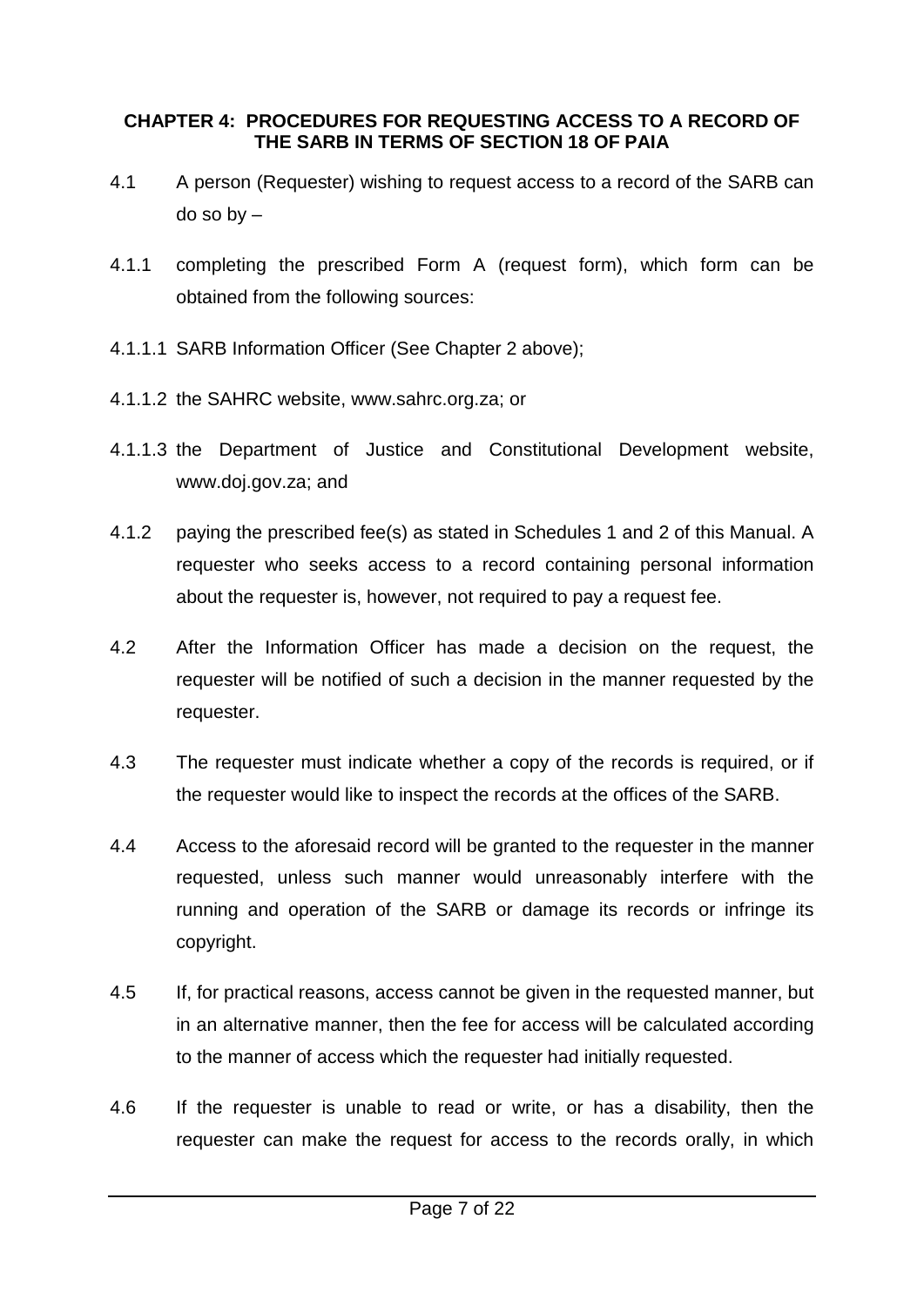event the Information Officer will complete the prescribed form on behalf of such requester and furnish the requester with such completed form.

- 4.7 The requester must clearly indicate on the request form –
- 4.7.1 if he or she wishes to be informed of the success of his or her request telephonically, in writing or any other manner; and
- 4.7.2 the capacity in which the request is made in the event the information is requested on behalf of somebody else (e.g. attorney etc.)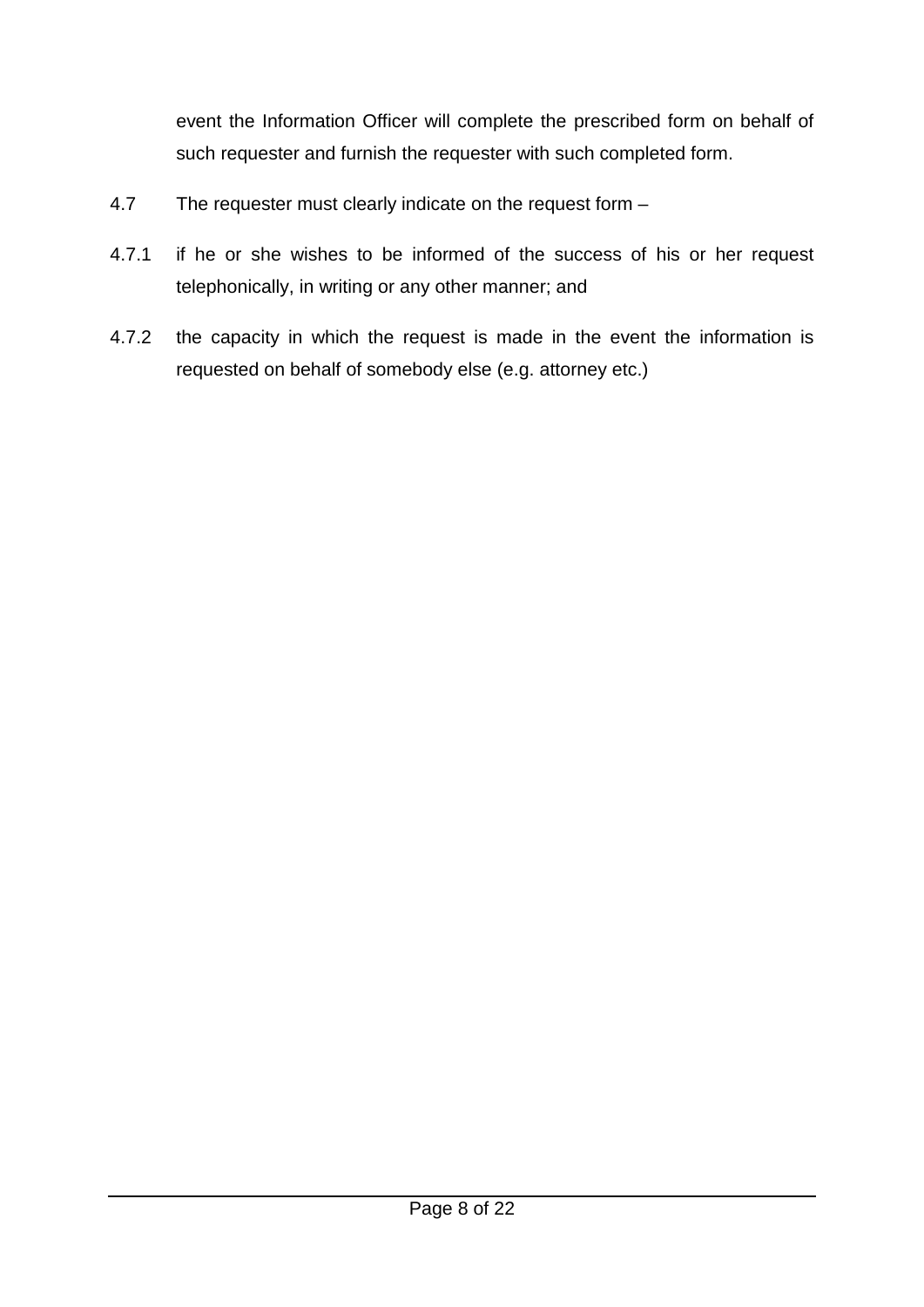## **CHAPTER 5: SUBJECTS ON WHICH THE SARB HOLDS RECORDS AND THE CATEGORIES OF RECORDS HELD ON EACH SUBJECT**

- 5.1 Publications
- 5.1.1 General information pertaining to the SARB, its mandate and functions
- 5.1.2 Public statements, media releases and public reports
- 5.1.3 Addresses by Governors
- 5.2 Financial Statements
- 5.2.1 Annual Financial Report
- 5.2.2 Statement of Assets and Liabilities
- 5.3 SARB shares
- 5.3.1 General information pertaining to the SARB Shares
- 5.3.2 Share Register
- 5.4 Monetary Policy
- 5.4.1 General information pertaining to the Monetary Policy and the Monetary Policy Committee
- 5.4.2 Monetary Policy Review
- 5.4.3 Monetary Policy Operations
- 5.5 Financial Markets
- 5.5.1 Treasury Operations
- 5.5.2 Reserve management
- 5.5.3 Risk management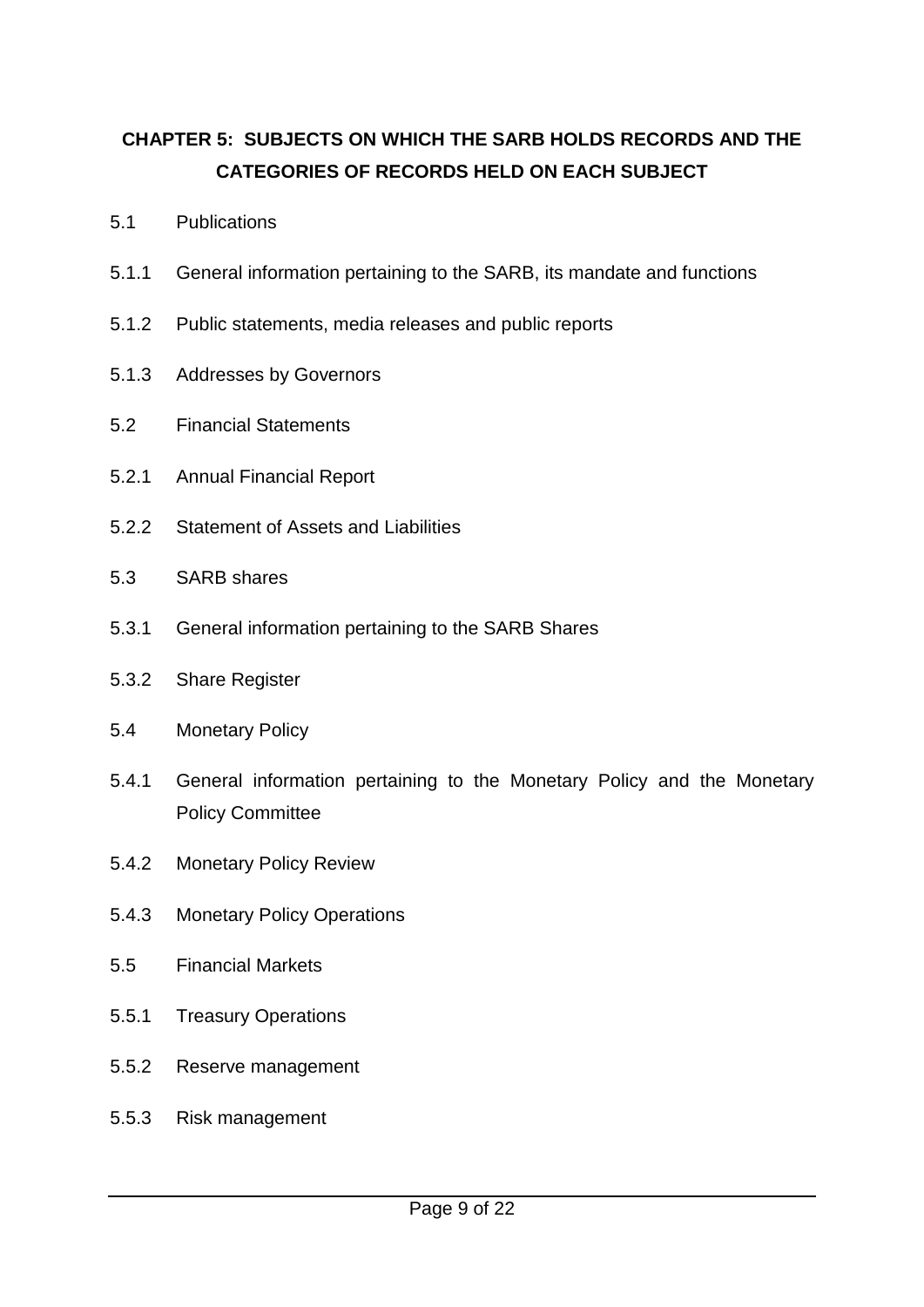- 5.5.4 Market Operations
- 5.5.5 Market Research
- 5.5.6 Foreign Portfolio Investments
- 5.5.7 Markets rates
- 5.6 Bank Supervision
- 5.6.1 Information on the Banking sector of South Africa
- 5.6.2 Reports pertaining to investigations or key developments
- 5.7 Foreign Exchange
- 5.7.1 Financial Surveillance
- 5.7.2 Foreign exchange operations
- 5.7.3 Correspondent Banking
- 5.7.4 Exchange Control Regulations, Orders and Rules
- 5.8 Public Finances
- 5.8.1 Accounting administration and settlement
- 5.9 Payment Systems
- 5.9.1 Payment and Settlement Systems
- 5.9.2 SAMOS System
- 5.10 Bank notes and coin
- 5.10.1 South African bank notes
- 5.10.2 South African coins
- 5.10.3 Gold coins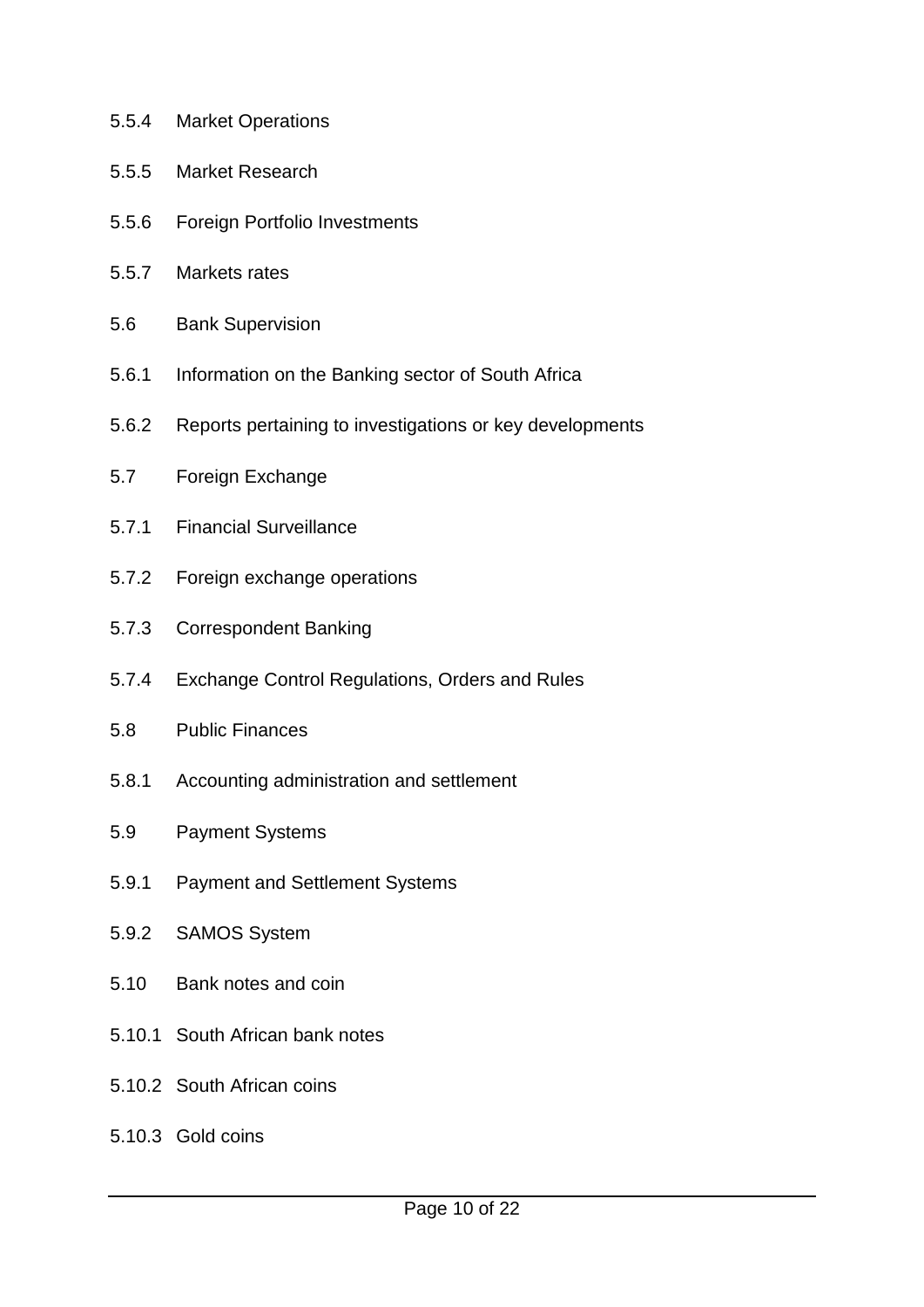- 5.11 Financial Stability
- 5.11.1 Prudential Regulation
- 5.11.2 Financial Stability Review
- 5.11.3 Financial Stability Report
- 5.12 Economic Reports
- 5.12.1 Statistical and economic information
- 5.12.2 Methodology Statements
- 5.12.3 Quarterly Bulletin
- 5.12.4 Annual economic reports
- 5.12.5 Research Reports
- 5.12.6 Market Research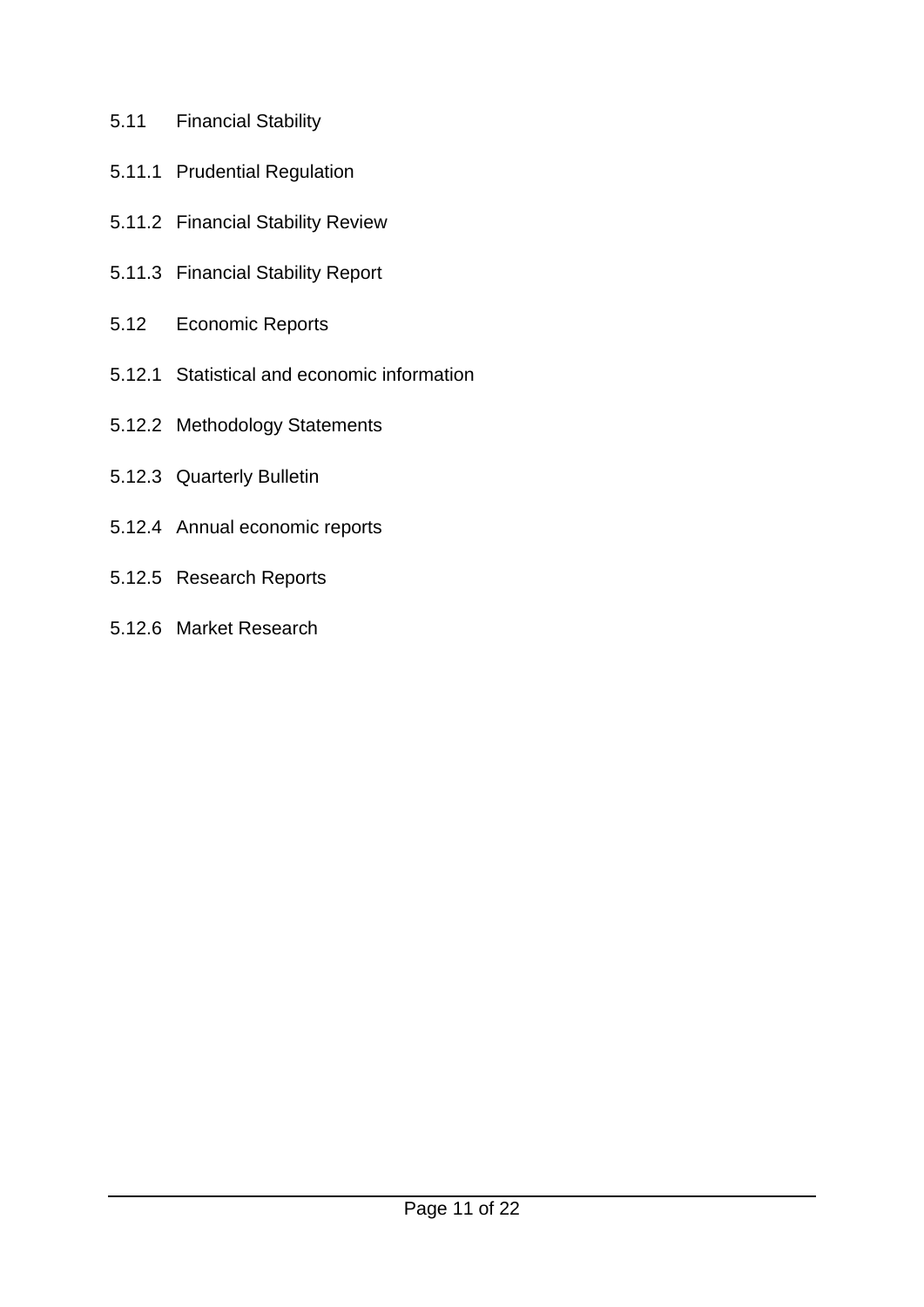## **CHAPTER 6. CATEGORIES OF RECORDS AUTOMATICALLY AVAILABLE**

- **6.1** SARB Publications (All information publicized on the SARB's website www.resbank.co.za)
- **6.2** Annual Financial Statements
- **6.3** SARB Shares
- **6.4** Monetary Policy Committee
- **6.5** Economic Statistics
- **6.6** Economic Reports
- **6.7** Market Research
- **6.8** Foreign Exchange
- **6.9** Payment Systems
- **6.10** Banknotes and Coins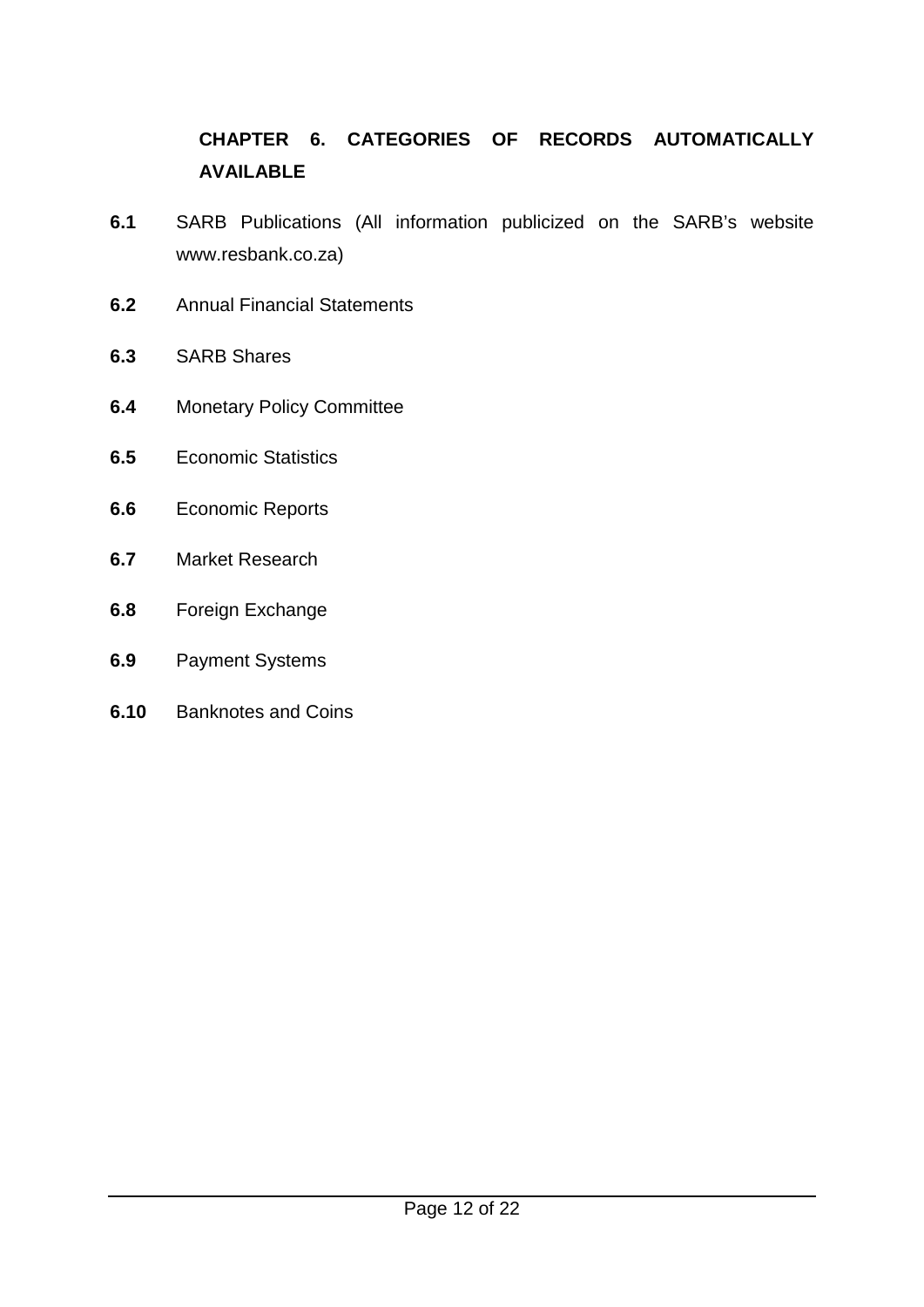## **CHAPTER 7: SERVICES AVAILABLE TO MEMBERS OF THE PUBLIC**

## <span id="page-13-0"></span>**7.1 SERVICES RENDERED BY THE SARB**

- 7.1.1 The SARB provides, through its various departments, the following services to the public:
- 7.1.1.1 Payment for mutilated or damaged banknotes. (Members of the public can submit damaged or mutilated notes to the SARB in exchange for new notes). This service can be accessed at 370 Helen Joseph (formerly Church) Street, Pretoria.
- 7.1.1.2 Provision of over-the-counter SARB share transaction services (The public can buy shares in the SARB. For enquiries please contact the Share Transfer Secretary) on 012 313 3061.
- 7.1.1.3 Public Awareness campaigns (Regular media campaigns to alert the public of 419 scams, ponzi schemes and abusive practices). This information can be accessed on SARB's website [www.resbank.co.za](http://www.resbank.co.za/)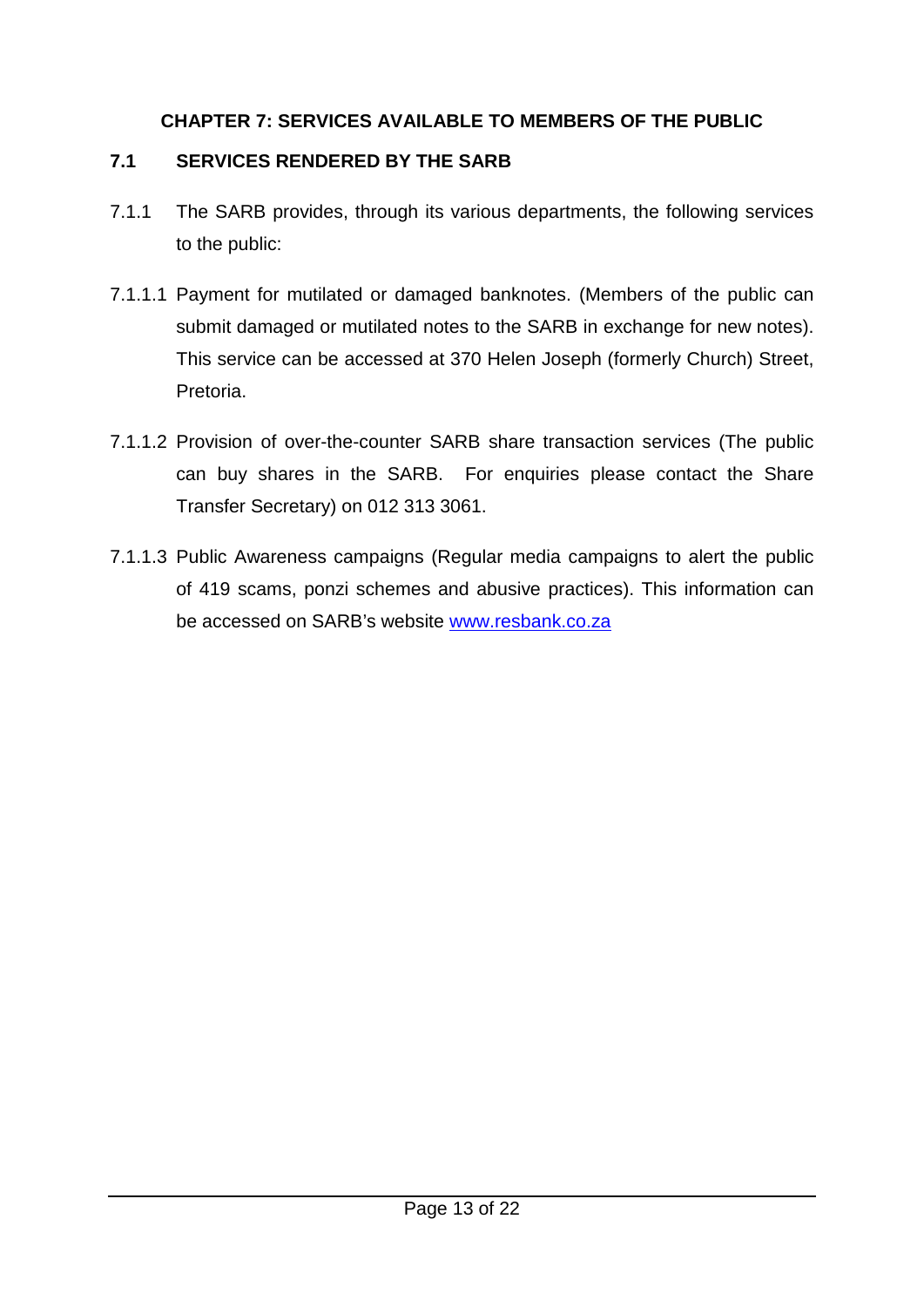## **CHAPTER 8: PUBLIC PARTICIPATION**

<span id="page-14-0"></span>For the purpose of allowing for public participation in the formulation of policy and exercising of powers of SARB, the following arrangements are in place:

- 8.1 Bank Supervision Department
- 8.1.1 The Standing Committee for the Revision of the Banks Act caters for the participation of several representative bodies in the formulation of bank regulations.
- 8.1.2 The Policy Board for Financial Services and Regulation provides a forum for several representative bodies to provide input into regulatory matters.
- 8.2 National Payment Systems
- 8.2.1 Standing Committee for the Review of the National Payment Systems Act, 1998 (Act 78 of 1998)
- 8.2.2 The Standing Committee was established to review National Payment System (NPS) developments and to ensure that the NPS Act provides the SARB with sufficient regulatory powers to oversee the safety and soundness of the payment system.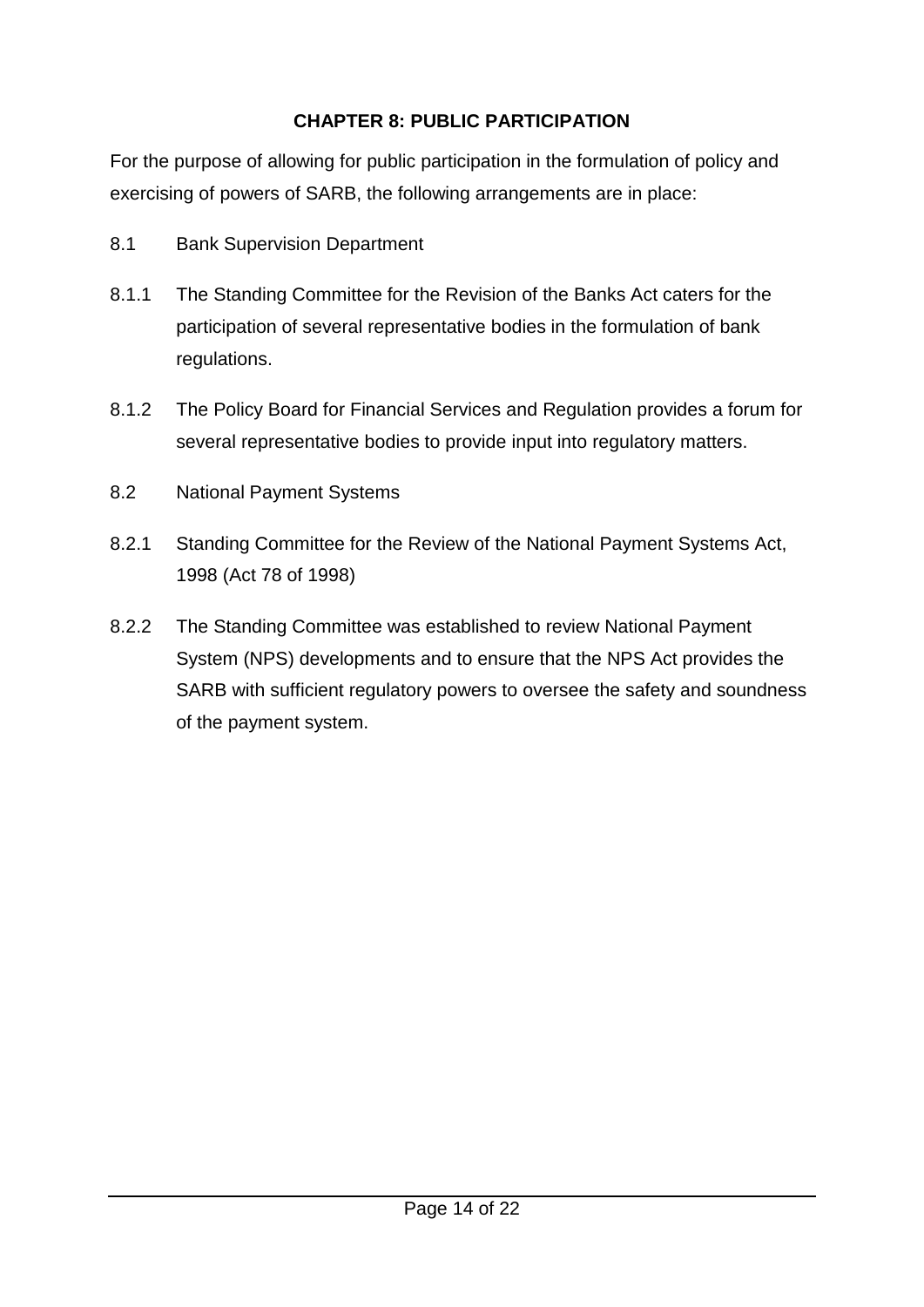#### **CHAPTER 9: REMEDIES AVAILABLE TO A REQUESTER**

- <span id="page-15-0"></span>9.1 A requester who is aggrieved by a decision of the Information Officer of the SARB to -
- 9.1.1 refuse a request for access; or
- 9.1.2 taken in terms of section 22, 26(1) or 29(3) of PAIA,

may by way of an application, within 30 days apply to a Court for appropriate relief in terms of section 82 of PAIA.

9.2 The SARB does not have internal review or appeal procedures

#### <span id="page-15-1"></span>DISCLAIMER:

This Manual is considered to be true and correct as at the date of publication, however, changes and updates in the South African Reserve Bank's structure after the time of publication of the Manual may impact upon the accuracy and reliability of the Manual.

SARB PAIA Manual 20160901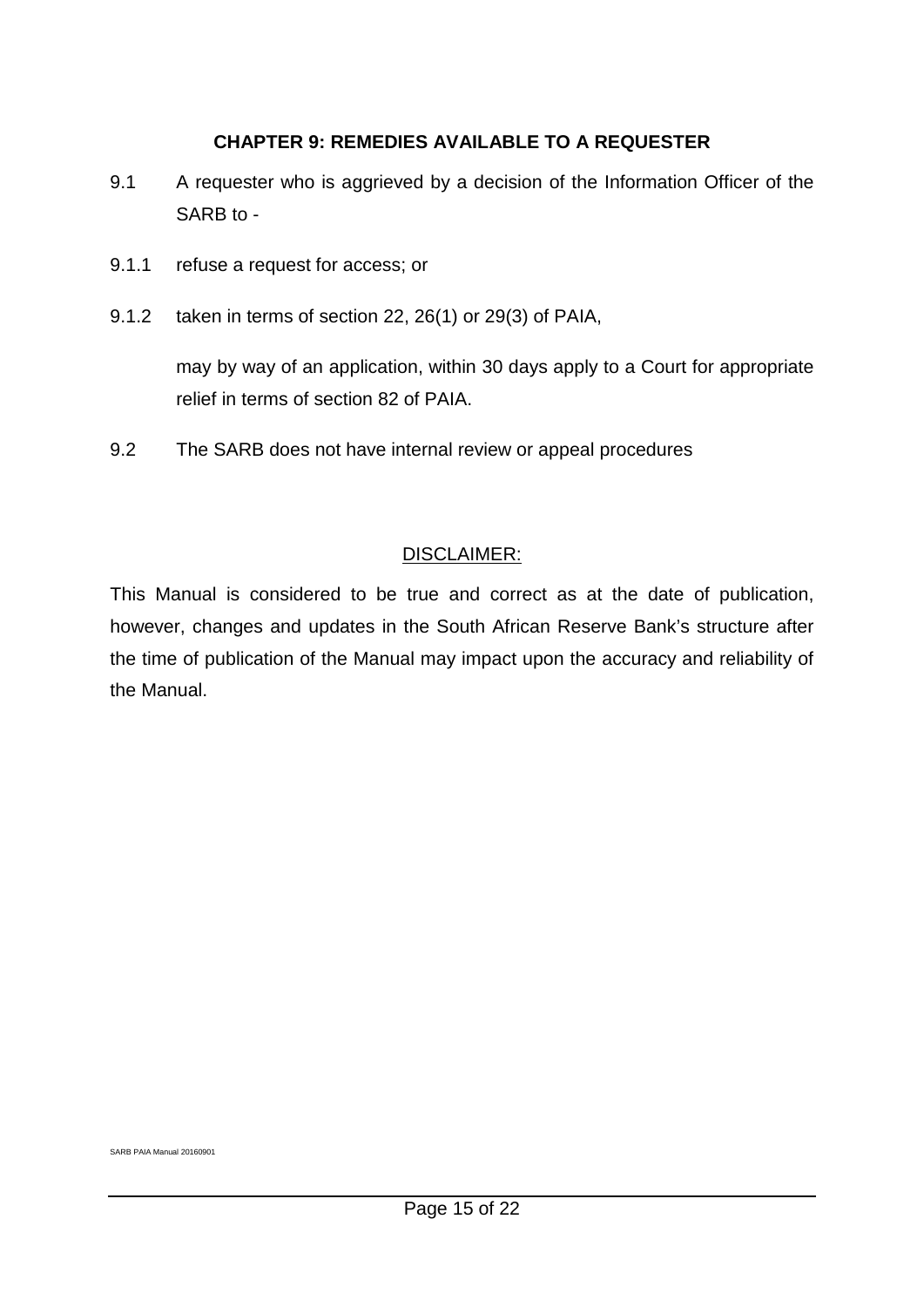#### **SCHEDULE 1**

#### **Prescribed fees**

#### <span id="page-16-0"></span>**PART II OF ANNEXURE A TO G.N. R187 PUBLISHED IN GOVERNMENT GAZETTE 23119 OF 15 FEBRUARY 2002**

#### **FEES IN RESPECT OF PUBLIC BODIES**

- 1. The fee for a copy of the manual as contemplated in regulation 5(c) is R0,60 for every photocopy of an A4-size page or part thereof.
- 2. The fees for reproduction referred to in regulation 7(1) are as follows (Value Added Tax ("VAT") excluded) :

|    |     |                                                                                                                                          |                                                                                           | R     |  |  |  |  |  |
|----|-----|------------------------------------------------------------------------------------------------------------------------------------------|-------------------------------------------------------------------------------------------|-------|--|--|--|--|--|
|    | (a) |                                                                                                                                          | For every photocopy of an A4 size page or part thereof                                    | 0,60  |  |  |  |  |  |
|    | (b) |                                                                                                                                          | For every printed copy of an A4-size page or                                              |       |  |  |  |  |  |
|    |     |                                                                                                                                          | part thereof held on a computer or in electronic                                          |       |  |  |  |  |  |
|    |     |                                                                                                                                          | or machine-readable form                                                                  | 0,40  |  |  |  |  |  |
|    | (c) | For a copy in a computer-readable form on -                                                                                              |                                                                                           |       |  |  |  |  |  |
|    |     | (i)                                                                                                                                      | stiffy disc                                                                               | 5,00  |  |  |  |  |  |
|    |     | (ii)                                                                                                                                     | compact disc                                                                              | 40,00 |  |  |  |  |  |
|    | (d) | (i)                                                                                                                                      | For a transcription of visual images, for                                                 |       |  |  |  |  |  |
|    |     |                                                                                                                                          | an A4-size page or part thereof                                                           | 22,00 |  |  |  |  |  |
|    |     | (ii)                                                                                                                                     | For a copy of visual images                                                               | 60,00 |  |  |  |  |  |
|    | (e) | (i)                                                                                                                                      | For a transcription of an audio record,                                                   |       |  |  |  |  |  |
|    |     |                                                                                                                                          | for an A4-size page or part thereof                                                       | 12,00 |  |  |  |  |  |
|    |     | (ii)                                                                                                                                     | For a copy of an audio record                                                             | 17,00 |  |  |  |  |  |
| 3. |     | The request fee payable by every requester, other than a personal requester, referred to in<br>regulation 7(2) is R35,00 (VAT excluded). |                                                                                           |       |  |  |  |  |  |
| 4. |     | excluded):                                                                                                                               | The access fees payable by a requester referred to in regulation 7(3) are as follows (VAT |       |  |  |  |  |  |
|    |     |                                                                                                                                          |                                                                                           | R     |  |  |  |  |  |
|    | (1) | (a)                                                                                                                                      | For every photocopy of an A4-size page or                                                 |       |  |  |  |  |  |
|    |     |                                                                                                                                          | nart thereof                                                                              | 0.60  |  |  |  |  |  |

|     | part thereor                                      | v.ov |  |  |
|-----|---------------------------------------------------|------|--|--|
| (b) | For every printed copy of an A4-size page or part |      |  |  |
|     | thereof held on a computer or in electronic or    |      |  |  |
|     | machine-readable form                             | 0.40 |  |  |
| (c) | For a copy in a computer-readable form on -       |      |  |  |
|     | stiffy disc                                       | 5.00 |  |  |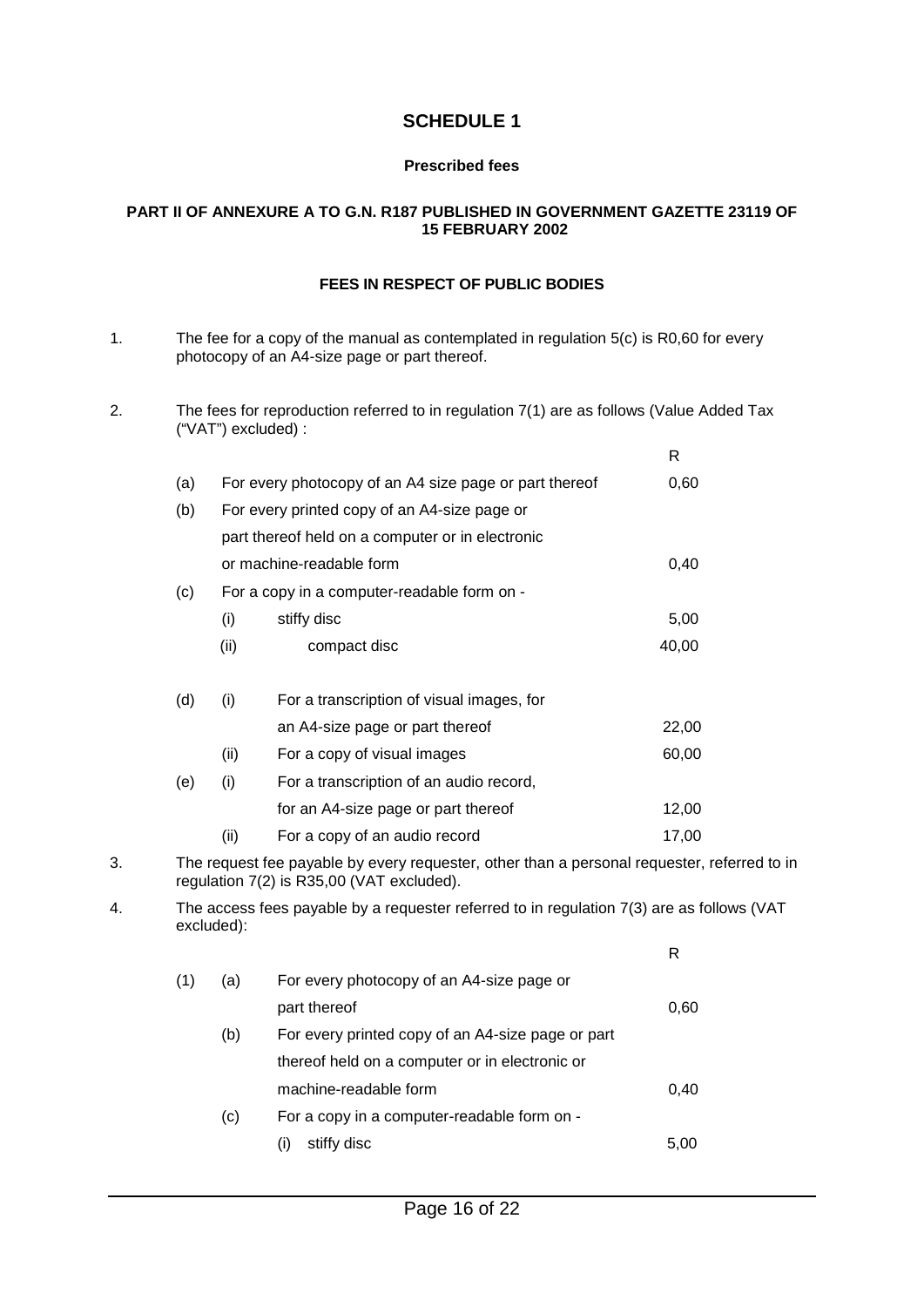|     | (ii) | compact disc                            |       |
|-----|------|-----------------------------------------|-------|
| (d) | (i)  | For a transcription of visual images,   |       |
|     |      | for an A4-size page or part thereof     | 22,00 |
|     | (ii) | For a copy of visual images             | 60,00 |
| (e) | (i)  | For a transcription of an audio record, |       |
|     |      | for an A4-size page or part thereof     | 12,00 |
|     | (11) | For a copy of an audio record           | 17.00 |
|     |      |                                         |       |

- (f) To search for and prepare the records for disclosure, R15, 00 for each hour or part of an hour, excluding the first hour, reasonably required for such search and preparation.
- (2) For purposes of section 22(2) of PAIA, the following applies:
	- (a) Six hours as the hours to be exceeded before a deposit is payable; and
	- (b) One third of the access fee is payable as a deposit by the requester.
- (3) The actual postage is payable when a copy of a record must be posted to a requester.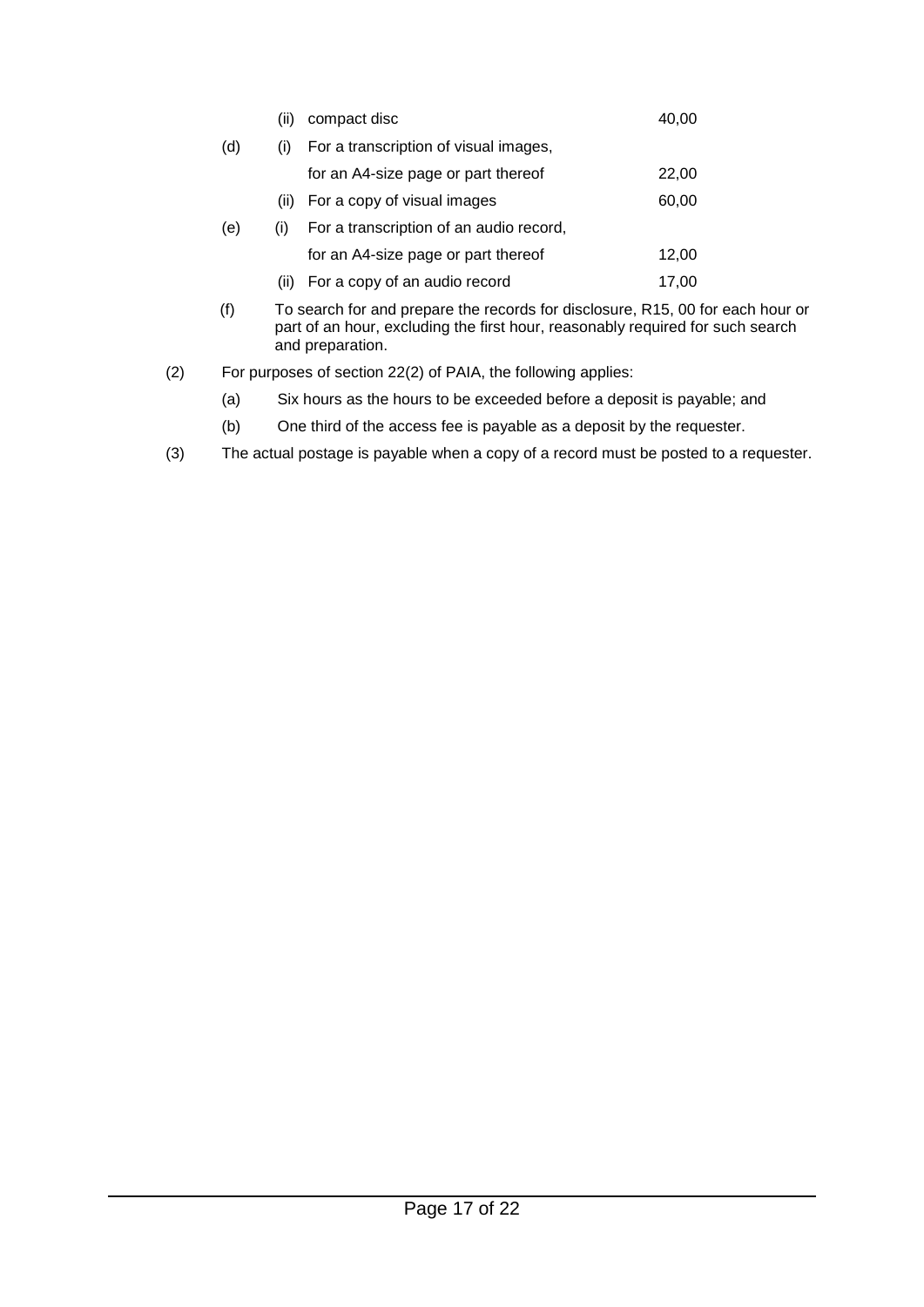#### **SCHEDULE 2**

#### PRESCRIBED FORMS FOR ACCESS TO RECORDS

<span id="page-18-2"></span><span id="page-18-1"></span><span id="page-18-0"></span>The Prescribed forms for access to a record is published in -

#### **ANNEXURE B OF GOVERNMENT NOTICE R.187 PUBLISHED IN GOVERNMENT GAZETTE 23119 OF 15 FEBRUARY 2002 FORM A**

#### **REQUEST FOR ACCESS TO RECORDS OF PUBLIC BODY**

#### **(Section 18(1) of the Promotion of Access to Information Act, 2000**

**(Act No. 2 of 2000))**

**[Regulation 6]**

FOR DEPARTMENTAL USE

Reference number:

Request received by (state rank, name and surname of information officer/deputy information officer) on (date) at (place).

Request fee (if any): R................

Deposit (if any) :  $R$ .................

Access fee : R . . . . . . . . . . . . . . . . .

SIGNATURE OR PARTICULARS OF INFORMATION OFFICER / DEPUTY INFORMATION OFFICER

#### <span id="page-18-3"></span>**A. Particulars of public body**

\_\_\_\_\_\_\_\_\_\_\_\_\_\_\_\_\_\_\_\_\_\_\_\_\_\_

The Information Officer / Deputy Information Officer.

#### <span id="page-18-4"></span>**B. Particulars of person requesting access to the records**

- *(a) The particulars of the person who requests access to the records must be recorded below.*
- *(b) Furnish an address and/or fax number in the Republic to which information must be sent.*
- *(c) Proof of the capacity in which the request is made, if applicable, must be attached.*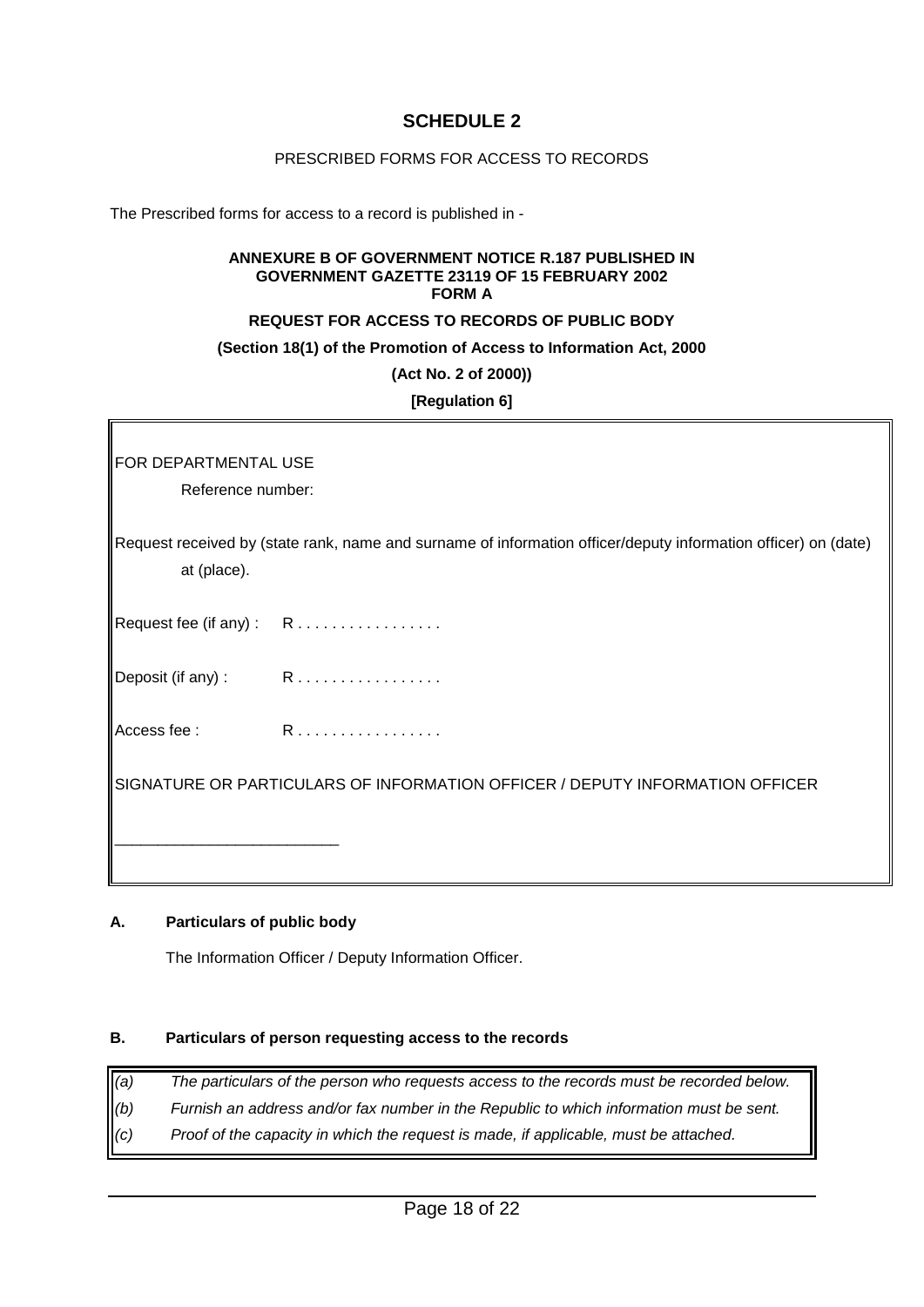Full names and surname

Identity number

Postal address

| Fax number:       |
|-------------------|
| Telephone number: |
| E-mail address:   |

Capacity in which request is made, when made on behalf of another person:

#### <span id="page-19-0"></span>**C. Particulars of person on whose behalf request is made**

*This section must be completed ONLY if a request for information is made on behalf of another person*.

Full names and surname:

Identity number:

#### <span id="page-19-1"></span>**D. Particulars of records**

- (a) *Provide full particulars of the records to which access is requested, including the reference number if that is known to you, to enable the records to be located.*
- *(b) If the provided space is inadequate please continue on a separate folio and attach it to this form. The requester must sign all the additional folios.*
- 1. Description of records or relevant part of the record:
- 2. Reference number, if available:
- 3. Any further particulars of record: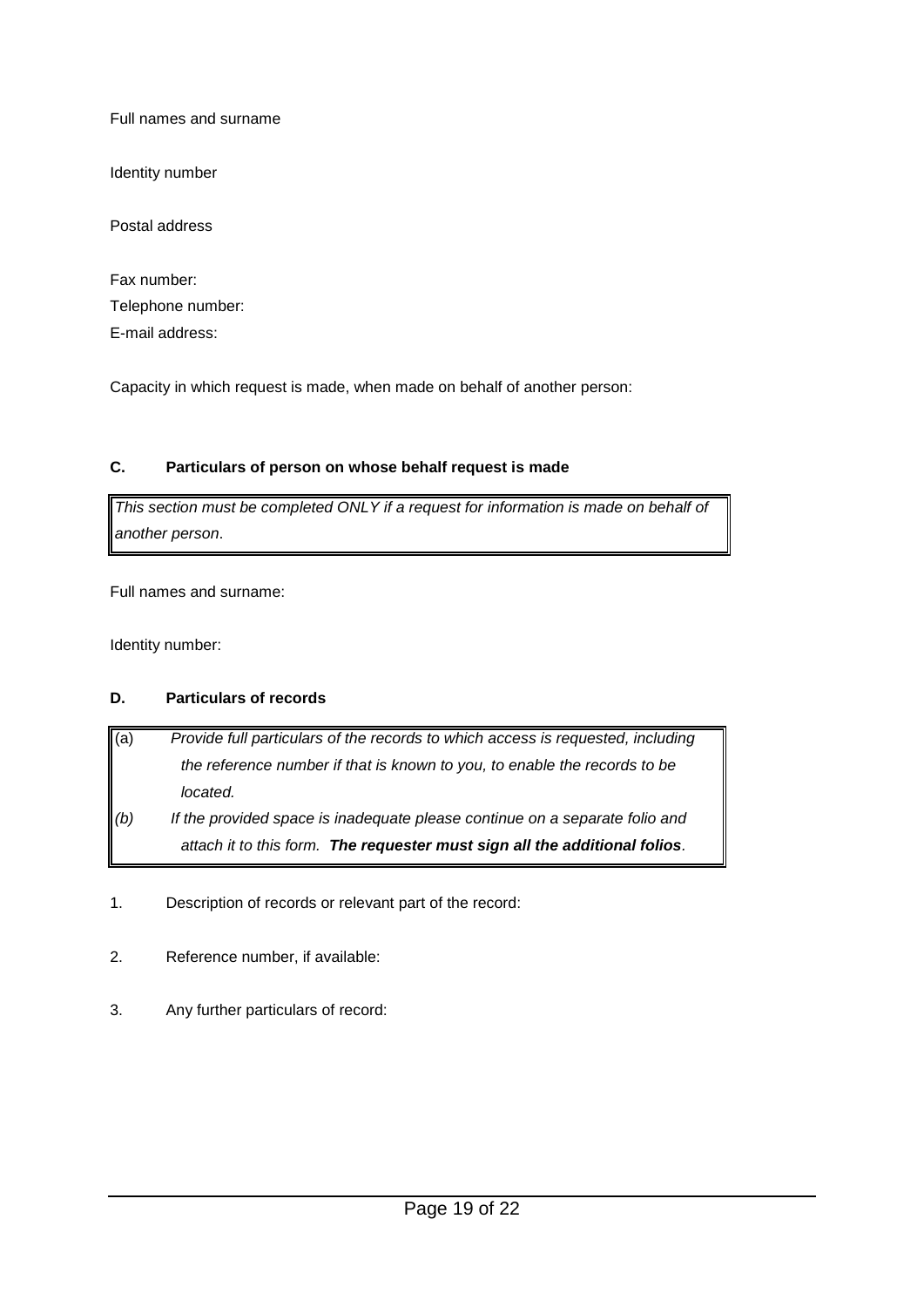#### <span id="page-20-0"></span>**E. Fees**

- (a) *A request for access to a record, other than a record containing personal information about yourself, will be processed only after a request fee has been paid.*
- *(b) You will be notified of the amount required to be paid as the request fee.*
- *(c) The fee payable for access to a record depends on the form in which access is required and the reasonable time required to search for and prepare a record.*
- *(d) If you qualify for exemption of the payment of any fee, please state the reason therefor.*

Reason for exemption for payment of fees:

#### <span id="page-20-1"></span>**F. Form of access to records**

*If you are prevented by a disability to read, view or listen to the records in the form of access provided for in 1 to 4 below, state your disability and indicate in which form the record is required*.

|     | <b>Disability</b>                                                               |                                               | Form in which records is required :                                                 |  |  |  |  |  |
|-----|---------------------------------------------------------------------------------|-----------------------------------------------|-------------------------------------------------------------------------------------|--|--|--|--|--|
|     | Mark the appropriate box with an X.                                             |                                               |                                                                                     |  |  |  |  |  |
|     | NOTES:                                                                          |                                               |                                                                                     |  |  |  |  |  |
| (a) |                                                                                 |                                               | Compliance with your indication of the required form of access depends on the       |  |  |  |  |  |
|     |                                                                                 | form in which the records is available.       |                                                                                     |  |  |  |  |  |
| (b) | Access in the form requested may be refused in certain circumstances. In such a |                                               |                                                                                     |  |  |  |  |  |
|     | case you will be informed if access will be granted in another form.            |                                               |                                                                                     |  |  |  |  |  |
| (c) |                                                                                 |                                               | The fee payable for access to the records, if any, will be determined partly by the |  |  |  |  |  |
|     | form in which access is requested.                                              |                                               |                                                                                     |  |  |  |  |  |
| 1.  |                                                                                 | If the records is in written or printed form: |                                                                                     |  |  |  |  |  |
|     |                                                                                 |                                               |                                                                                     |  |  |  |  |  |
|     | copy of record *                                                                |                                               | inspection of record                                                                |  |  |  |  |  |
| 1.  | If records consists of visual images -                                          |                                               |                                                                                     |  |  |  |  |  |
|     |                                                                                 |                                               | (this includes photographs, slides, video recordings, computer-generated images,    |  |  |  |  |  |
|     | sketches, etc.):                                                                |                                               |                                                                                     |  |  |  |  |  |